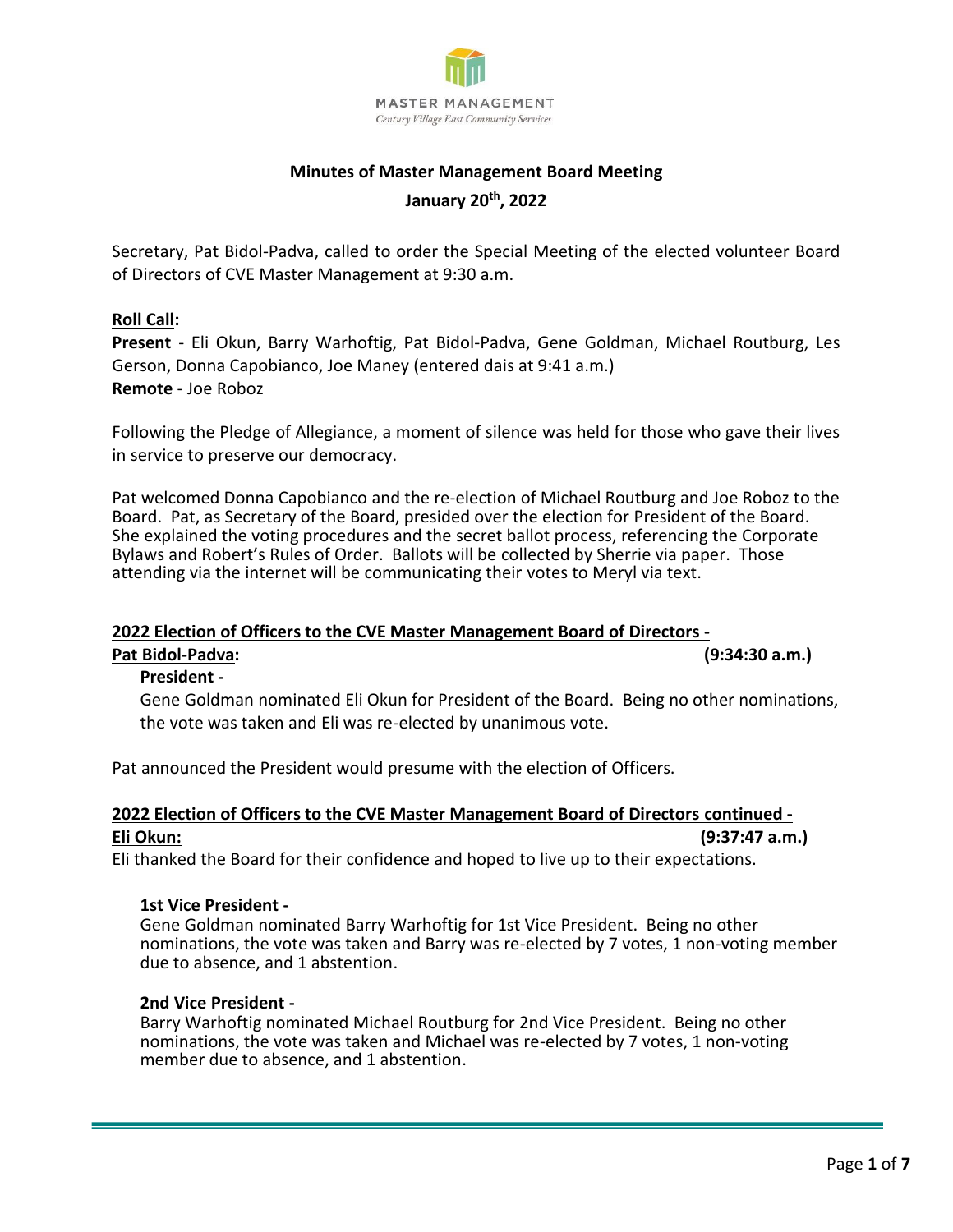#### **Treasurer -**

Gene Goldman nominated Joe Maney for Treasurer. Being no other nominations, the vote was taken and Joe was re-elected by 8 votes, 1 abstention.

#### **Secretary -**

Gene Goldman nominated Pat Bidol-Padva for Secretary. Being no other nominations, the vote was taken and Pat was re-elected by 8 votes, 1 abstention.

A round of applause ensued after each announcement. Eli congratulated the elected Officers.

| The Special Election Meeting concluded and is adjourned. | (9:47:34 a.m.) |
|----------------------------------------------------------|----------------|
|                                                          |                |

# **Open CVE Master Management Board of Directors Meeting - Eli Okun: (9:47:39 a.m.)**

#### **Meeting Minutes: (9:48:08 a.m.)**

**The Board unanimously approved the Minutes of the December 16, 2021, MM Board Meeting and the January 13, 2022, Executive Session as presented.**

### **President's Report - Eli Okun: (9:48:56 a.m.)**

- 1) President's Statement Eli congratulated and welcomed back Donna Capobianco and re-elected Members Joe Roboz and Michael Routburg to the Board and looked forward to working together.
- 2) COVID-19 Testing Program **(9:49:26 a.m.)**

The COVID-19 testing in the Village will continue on behalf of MM's commitment to the safety and well-being of Residents and will offer two tests; the molecular and antigen rapid test. There will be no antibody tests given. Tests are free and paid for by Medicare, insurance, or the government and are for everyone, including Canadians who must present their passport for the test, CVE staff, and vendors. If you do not have insurance, you will have to complete a special form but will still be able to take the test. Tests will be given at Le Club from 8:00 a.m. to 4:00 p.m. on Tuesday, Wednesday, and Thursday, January 25<sup>th</sup> through the 27<sup>th</sup>. Please arrive no later than 3:45 p.m. Based upon turnout, a decision will be made for additional dates. Please do not call Master Management, as no other information is available. Information and updates will be sent via email blast, including Deerfield Beach test site details.

Per Member inquiry, Eli informed 15% of the approximately 1,200 quick tests came back positive for COVID-19. Four free at-home COVID-19 test kits are available per household at covidtest.gov.

### **Treasurer's Report - Joe Maney: (9:52:51 a.m.)**

December 2021 Financial Report -

For the month ending December 31, 2021, the Revenue was \$1,080,475 and Expenses were \$1,127,744. The Net Expenses exceeded Revenue by \$47,269. YTD Revenue was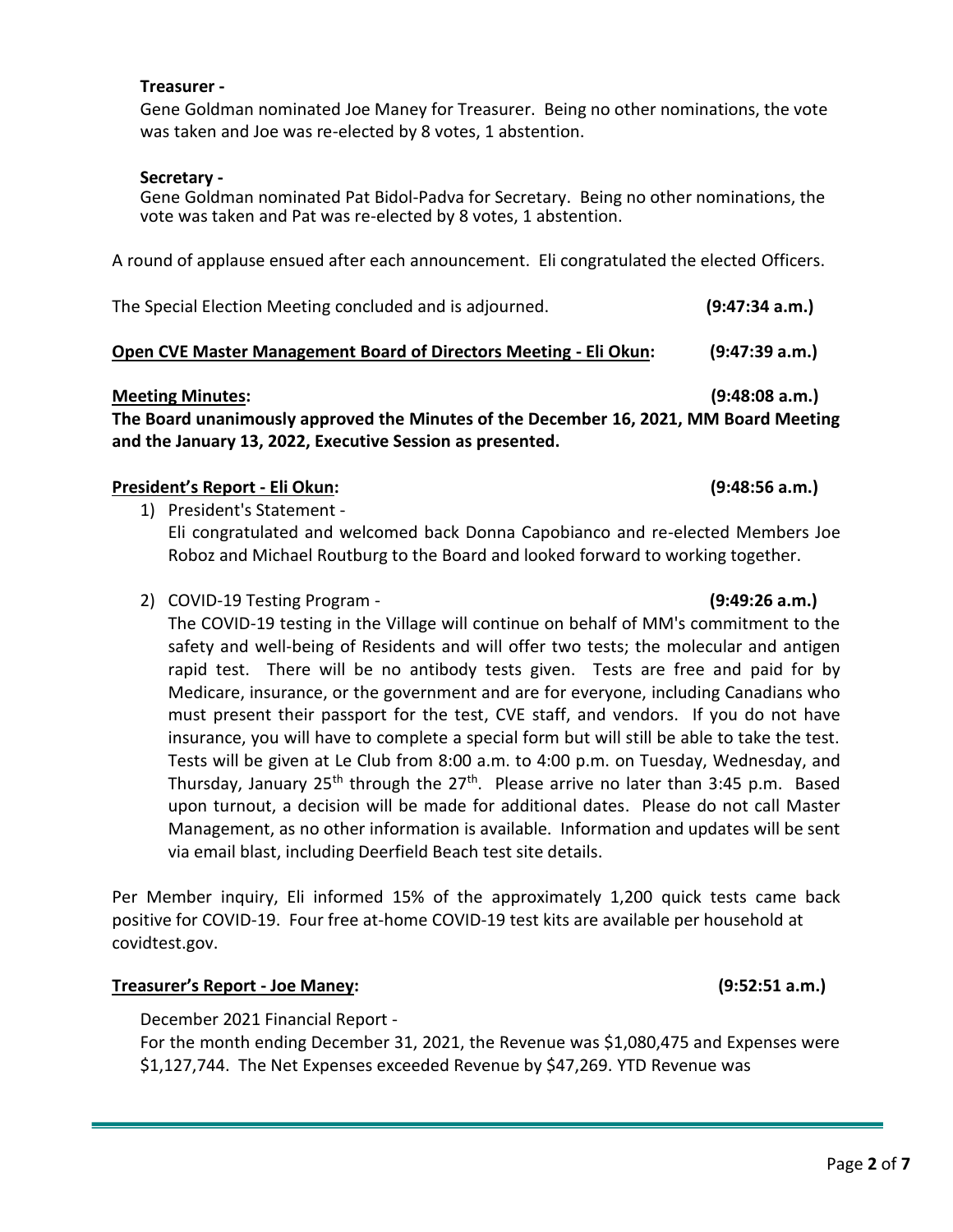\$13,122,180 and YTD Expenses were \$13,066,282. The YTD Revenue exceeded Expenses by \$55,898.

The balance sheet is showing Cash on Hand of \$3,277,386. The Net Assessments Receivable on uncollected items was \$160,322. Total Assets were \$4,190,872 with Total Liabilities of \$2,768,717 and a Total Net Equity of \$1,422,155.

Per Member inquiry, Eli informed the MM debt has decreased significantly from approximately \$800,000 to \$100,000 and offered to furnish a monthly report per member request.

# **Allied Universal Security - Director of Security, Liana Zito: (9:58:50 a.m.)**

- 1) Village Security Report
	- a. Resident File & Bar Code Update -

If the automated call phone line at 954-421-2556 requests a PIN code, Liana instructed Residents go to the Security office with their CVE ID to update their phone number in the system to call in guests automatically by leaving their name on the recorded line. Liana was happy to report barcodes were being issued the same day as requested and thanked the Community for their patience with the entire process. Contact the office if you have completed the paperwork and need to pick up your barcode or make arrangements for a hold if away from the Village. The gate access code updates should be completed soon.

b. BSO Report -

For the month of December BSO issued two citations in the areas of Durham and Upminster. The number fluctuates depending on officer availability. She reminded the Residents the active Community was in full season and implored all vehicles and bicyclist to obey the traffic laws, not to speed, and come to a complete stop at all stop signs, as well as the gate arm bars. Liana advised there were approximately 5,000 logged combined (all 3 gates) entries in and out of the Village daily.

c. Interim Security Director, Christopher Kelly -

Liana advised that she will be taking a leave of absence in April and introduced Christopher Kelly, interim Security Director, who has been working to learn the site and will continue improving the team serving the Community. Chris highlighted his 35 years' professional background in the security industry, as a fire Lieutenant, and three years with Allied Universal. He looked forward to his time in the Village.

Gene commented coming to a complete stop at stop signs and that this is an issue in the Village and thanked Liana for her report.

### **Executive Director's Report - Vallen Smikle: (10:05:25 a.m.)**

Val congratulated Donna Capobianco, Joe Roboz, and Michael Routburg and COOCVE and CenClub Members and expressed gratitude for their contributions on behalf of the Board. Val presented the 2021 Annual Report for display as he outlined the many accomplishments of 2021 and his 10-year goal of reaching the point where it is actual maintenance, but always looking to continue to improve.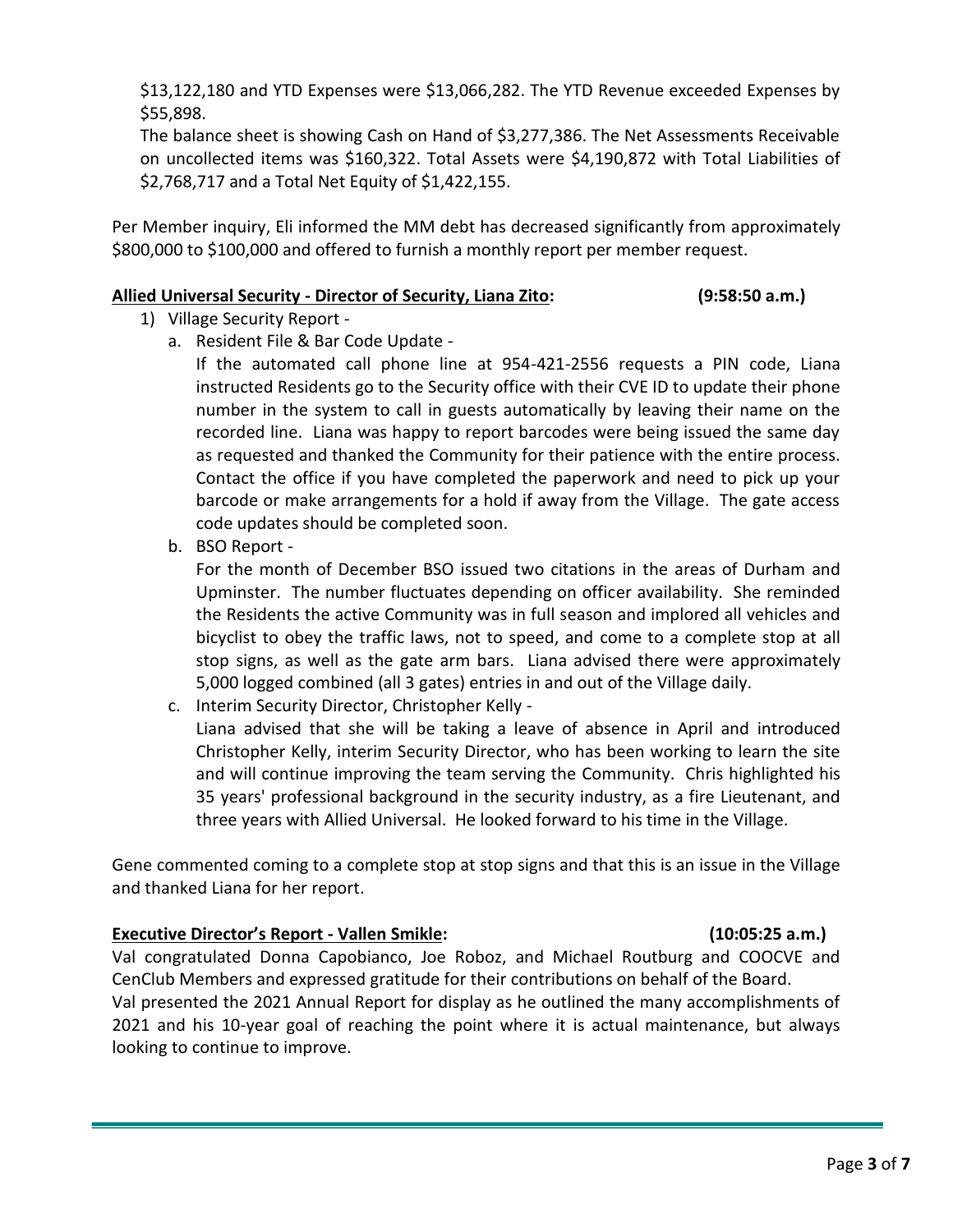After the meeting this will be available for viewing at KeepingCVEBeautiful.com, as well as being able to pick up a hard copy from the CVE Master Management office lobby.

- 1) 2021 Year-End Report & Highlights
	- a. COVID-19 -

Val mentioned the work with the state and Broward County Health Department to administer over 4,000 free vaccine shots within CVE on behalf of the Board to the Community.

b. Infrastructure -

Val pointed out the work on the wall, the repairs made to the east and west land bridges. The east bridge is located by Ellesmere Community, as well as the west drive which is located by Prescott and Tilford, improvements at Le Club complex and our office building; performed annual storm drain maintenance, added new storm drains at Berkshire A and C and will add a second backflow preventor this year and continue with pool repairs. Additional drinking fountains were added throughout the Community and some replaced to include a bottle filler. He was pleased to see more use of the electric charging stations.

c. Central Park – Quality of Outdoor Living

Val said the design for phase one of a three phase project that will be done over time was complete pending approval from the City to begin the third quarter placing underground utilities, land bridge, multiple multipath walkways, parking lot, irrigation, landscaping, and amenities. Go to KeepingCVEBeautiful.com under the future projects tab for phase one details. Updates will be posted and shared with the Community when available.

d. Master Management Connect App -

Val directed Residents to Google Play or App Store to download the new Master Management Connect app to submit work orders, call Security, watch meetings live, etc.

e. Security -

Val informed MM continues to monitor security and adjust the BSO contract as needed for the best service possible.

f. Guardhouse -

Val hoped to begin construction of the main guardhouse in the second quarter. The county approved the elevation and design and was currently pending Planning and Zoning approval to present to the Community Appearance Board as well as DRC.

g. Coupon -

Val reminded Residents to adjust auto pay and contact customer service if you have not received the latest coupon change as of January 1, 2022, to \$128. Pie charts are available online and at the MM office.

h. Quality Maintenance -

Val said if an alligator is over five feet they need to be trapped, and the MM trapper was featured on the Animal Planet and HGTV and documented the capture of a sixfoot alligator in the Village. He advised residents to use caution, particularly in the Durham area. Val presented an organization chart and thanked the 2021 Board for their effort and outgoing Board member, Pierre Laliberte, working as a team to accomplish goals.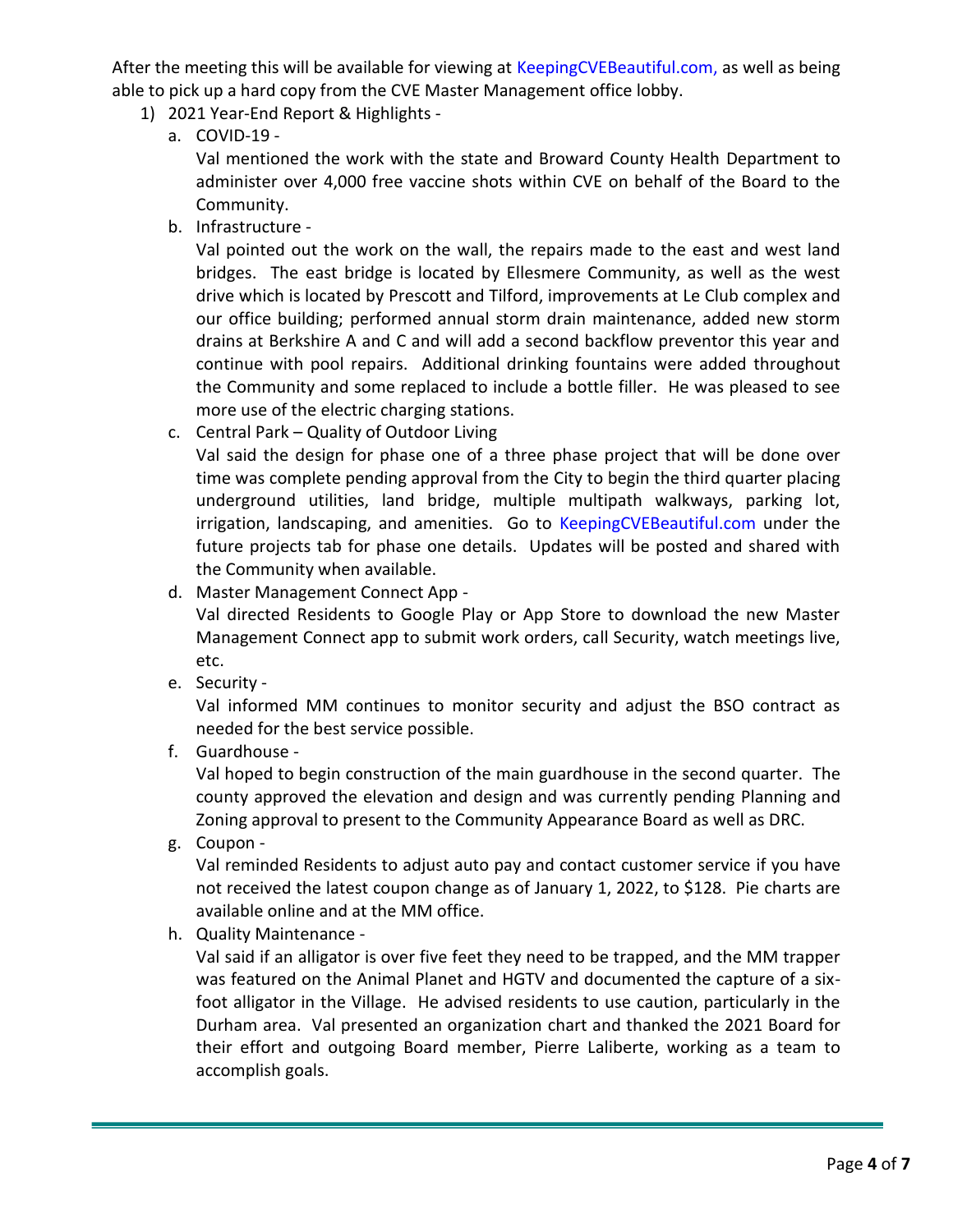The annual report and monthly Insider newsletter are available online at KeepingCVEBeautiful.com or contact Customer Service 954-421-5566 to sign up to receive our monthly newsletter and email blasts. CenturyVillageEast.com has a wealth of information with links to all the organizations in the Community. Val hoped to integrate the sites soon for a one-stop shop.

(Refer to video at Time Stamp for full discussion.)

2) Projects for 2022 - **(10:14:21 a.m.)**

a. First quarter -

Val hoped to go live with construction and new improvements that will take place. In the MM office and throughout our Gatehouses, Gulfstream Controls will put in place features to control our lighting remotely, as well as our AC units, all automated on schedules and this will help tie in with the Clubhouse so that if they have events in Le Club or the Activity Center, they can make adjustments, as well, if there is an issue; i.e., with temperature, etc. The last round of lights were delivered and lighting Project Manager, Denis Barreto, will be reaching out to the Associations to advise when construction will begin. We will send out an email blast to advise what areas will be scheduled and what order they will be done in.

b. Second Quarter -

Pending vendor start date, we anticipate to get the right-turn lane off Military Trail done before April, and if not, it will be done at the end of the first quarter or beginning of the second quarter. The existing buses are expected to be replaced with a new fleet by end of February. The new buses will look similar and be equipped with a HEPA filter, antimicrobial seating, and a kneeling feature so that you do not have to lift your legs too high when entering or exiting the buses for added safety. Val pointed out two additional guardhouses will be open for safe access in and out of the Village during the seven-month gatehouse construction.

Barring any additional permitting issues, we hope to launch guardhouse construction following a timeline to get this done from start to finish, which should take approximately 7 months, as it is such a large footprint.

The Le Club complex, as well as Activity Center, is on schedule for a roof replacement. We would begin sooner; however, our vendor is also having supply chain issues. A generator was also ordered for CVE Master Management operations, to be able to operate effectively in the event of a power outage.

c. Third Quarter -

The seventh and final year of the Paving Project with Robert Streather will include the Marham and Lyndhurst areas, as well as a road in the Harwood area to complete MM's mandate for maintaining our roads and giving everyone safer roads. Val looked forward to the next phase of the perimeter wall to be approved along Hillsboro Boulevard from Ventnor to the Main Gate. He said wall and hedging on Military Road looked nice. Val continues to work with the City to ensure routine maintenance of Military Trail, SW 10th Street, and Hillsboro Boulevard.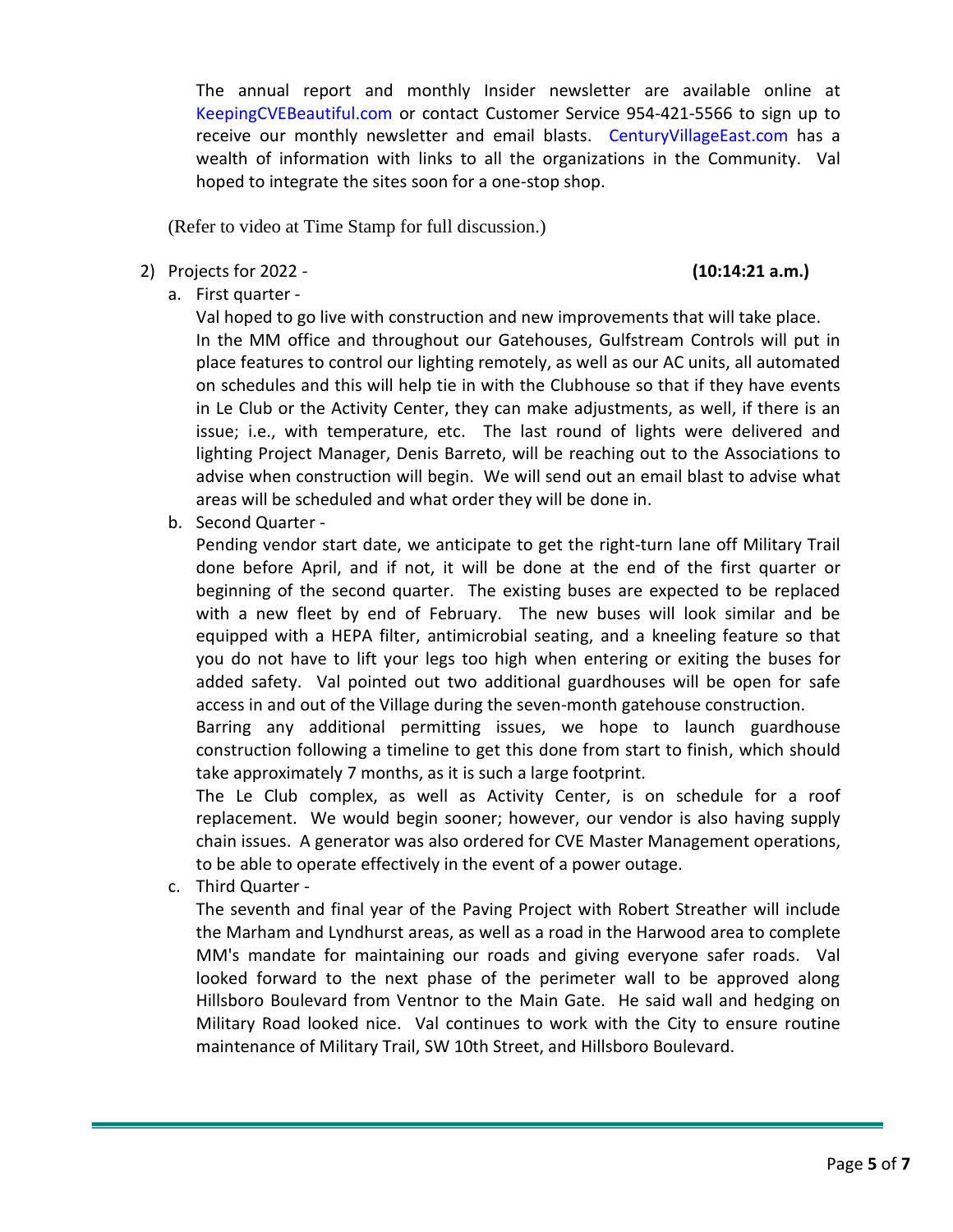d. Fourth Quarter -

Denis Barreto and the Beautification Committee will complete the utility wrap project pending design approval from FPL. Val hoped to have the two lake fountains installed next to West Drive on either side of the land bridge launched by the fourth quarter.

Val advised all MM Community improvement projects were fluid and subject to permitting. He hoped to have the Tilford tennis courts resurfaced in the third quarter. Val thanked Liana for her report and welcomed Chris. (Refer to video at Time Stamp for full discussion.)

# **Business: (10:20:12 a.m.)**

**Old** -

**New** -

# **Member Comments: (10:20:22 a.m.)**

Joe R. welcomed back re-elected Members and Donna Capobianco. He thanked Pierre Laliberté for his service on the Board and as president of the Alliance Francaise. He was proud of the Board's progress and the continued commitment to improve all 8,508 residents' lifestyle at CVE. He expressed gratitude to Eli, the Board Members, and Val for their devotion to MM and the Community was fortunate to have a Board establish a tradition of service to the Community. He wished a good 2022.

Michael thanked Pierre for his service on the Board and congratulated Donna on being elected to the Board. Having Members re-elected to the Boards reflects the Boards are moving in a positive direction. He thanked the Board for being re-elected as Second Vice President. He advised concerned Residents in the flood zone to contact COOCVE to seek exemption and contact information. He hoped people would work together and be courteous on the pathways (walking and biking paths) and wished everyone a good year.

Donna expressed gratitude to the COOCVE Directors for their vote and was excited to do the best she can on the MM Board.

Les congratulated Joe R., Michael, and Donna and the COOCVE and CenClub Board Members. He drew attention to the speeding issue in the Village and asked Residents to slow down and not run through stop signs, the Village was in full season and to stay safe and healthy.

Gene congratulated Joe R., Michael, and friend and former Board President, Donna, and Eli and thanked him for his terrific leadership and wished him many more years.

Pat was pleased to have Donna on the Board and welcomed back Michael and Joe R. She mentioned a call received regarding civility, noting through disagreements and COVID stress, to please follow the advice of the various entities to stay safe in the Village and wished a sustainable and healthy 2022.